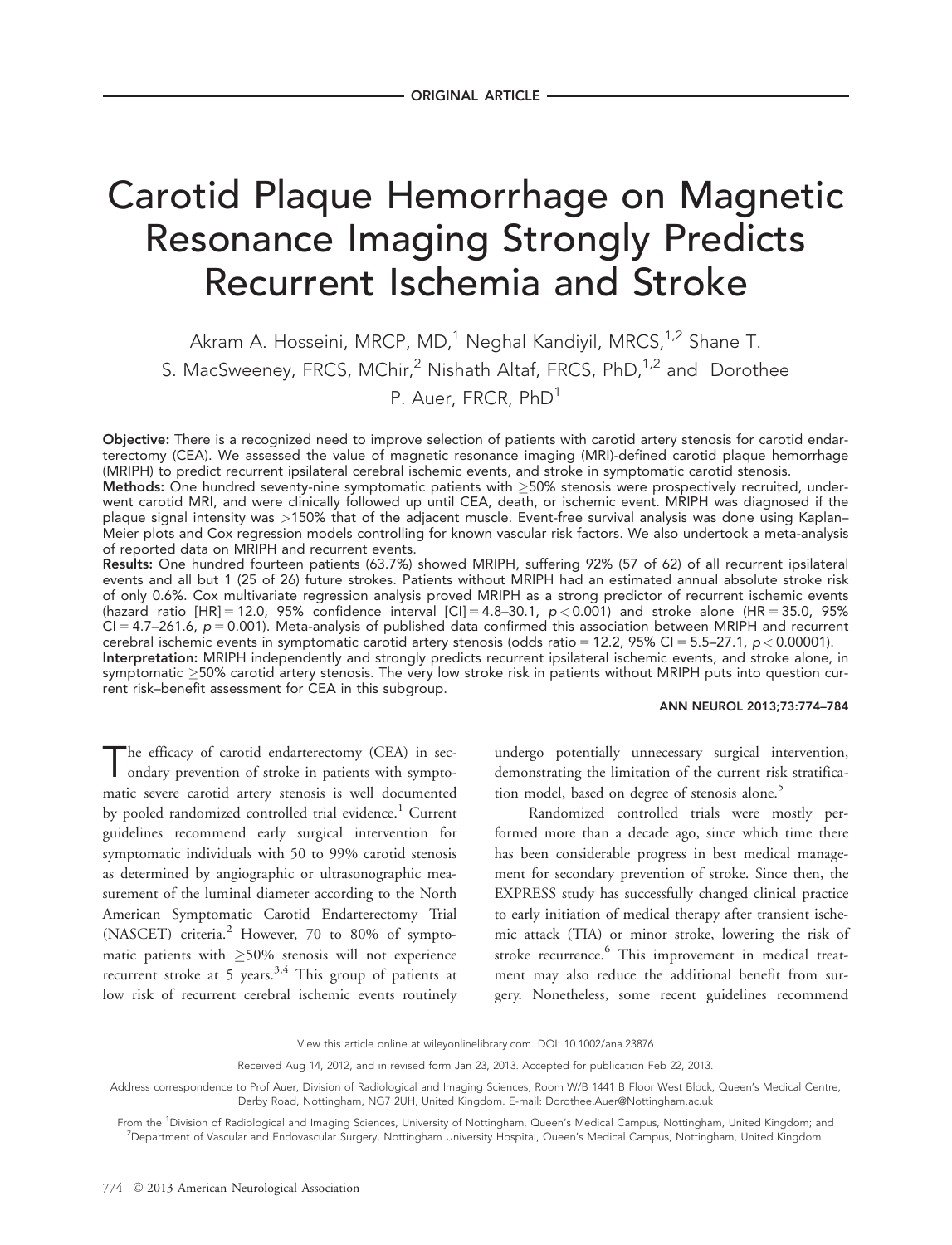expanding the indications for carotid revascularization in carotid disease.<sup>7</sup> A cost-effective and reliable method of defining stroke risk beyond that predicted by the degree of stenosis alone would offer the potential to better target patients most likely to benefit from surgery, while avoiding unnecessary surgery for those at low risk of embolic stroke from carotid disease.

Detection of ultrasonographic microembolic signals by transcranial Doppler can be used to assess patients at high risk of recurrence, $8$  but has a limited power in accurately identifying those at very low risk who may be safely excluded from carotid intervention. Other research efforts focused on noninvasive imaging techniques to predict the "vulnerable" or "unstable" plaque based on the evidence that certain histomorphological plaque features are associated with symptomatic carotid disease.<sup>9</sup> Atherosclerotic plaque destabilization is histologically characterized by fibrous cap rupture, high lipid content, and notably, intraplaque hemorrhage.<sup>10,11</sup> Recently developed dedicated magnetic resonance imaging (MRI) techniques allow characterization of these features, $12$  of which intraplaque hemorrhage (PH) is the most widely studied imaging marker. Based on typical MRI characteristics of blood products, PH can be reliably identified in both multicontrast and single T1-weighted MRI scans that depict PH as distinct intraplaque hyperintensity.<sup>13–16</sup>

MRI-defined PH (MRIPH) accurately predicts the histologically defined vulnerable plaque (type VI atherosclerotic plaque as defined by the American Heart Association).15 Conversely, MRIPH was shown to be associated with previous, acute, or recent ipsilateral cerebral  $\int_{0}^{17-21}$  acute and chronic cerebral ischemic lesion burden,<sup>22,23</sup> and accelerated recurrent ipsilateral cerebral infarction.24 It may also indicate accelerated plaque growth.25,26 The notion that MRIPH may be considered a marker of thromboembolic plaque activity was underpinned by its association with microembolic signals during  $CEA<sub>1</sub><sup>27</sup>$  and with spontaneous microembolic signals.<sup>23</sup> Further support comes from an association of MRIPH with acute diffusion abnormalities, and in particular with multiple diffusion abnormalities of multiple ages indexing recurrent recent embolic events.<sup>23</sup> Importantly, MRIPH may predict recurrence and incidence of cerebrovascular ischemic events, such as stroke, TIA, or amaurosis fugax (AmF) in both symptomatic and asymptomatic carotid artery stenosis.19,24,28–34 It is however still unclear whether MRIPH can predict recurrent stroke alone, which would need to be demonstrated before MRIPH could be used for risk stratification and selection criteria for invasive therapy. Moreover, the reported studies are limited in sample size and observed events, which led to inaccurate estimates of the predictive power of MRIPH.

Before the implementation of fast-track surgical intervention, we undertook several prospective MRIPH studies in patients with significant symptomatic carotid artery disease. Their clinical management followed best clinical practice at the time of recruitment, so that CEA was performed later and possibly less frequently than in today's practice. Based on this pool of data, we were able to build the largest and arguably a unique longitudinal MRIPH study in patients with symptomatic moderate to severe carotid disease (50–99%). The aim of this extended follow-up study was to determine the predictive value of MRIPH for better stroke risk stratification. To achieve this, we assessed (1) whether MRIPH independently predicts ipsilateral stroke, (2) how strongly MRIPH predicts all recurrent ipsilateral ischemic events, and (3) the annual risk of recurrent events in patients without MRIPH. We then performed a systematic review and meta-analysis of published data on the predictive value of MRIPH.

# Patients and Methods

## Study Population

The study population included the pooled data from 3 prospective single-center observational studies undertaken between October 2002 and September 2009 following identical recruitment protocols and procedures as previously described $30,31,35$  with new extended follow-up. All patients were consecutively identified from TIA clinics or vascular clinics at the Queen's Medical Centre, Nottingham. Initial cerebral ischemic events including hemispheric TIA, AmF, or nondisabling stroke were confirmed by a clinical consultant or fellow with special interest in stroke medicine or vascular surgery. Participants were recruited into the study if they had had an ischemic event within the previous 6 months, no contraindications to MRI, and a life expectancy of  $>2$  years.

Clinical treatment and all clinical follow-up assessments were performed blinded to the results of the carotid MRI.

#### Imaging Protocol

As part of clinical care, all participants had undergone carotid Doppler ultrasonography prior to recruitment. Subjects with -50% stenosis were recruited, provided their index cerebrovascular ischemic event was ipsilateral to the carotid artery disease. The degree of stenosis was graded by using ultrasound criteria adapted from the angiographic measurements of the North American Symptomatic Carotid Surgery Trial as used in the Carotid and Vertebral Artery Transluminal Angioplasty Study.<sup>36</sup> If carotid Doppler was unable to estimate reliably the degree of stenosis, magnetic resonance angiography was performed.

At entry to the study, consenting participants were assessed for cardiovascular risk factors and underwent brain MRI, performed on 1 of the following 1.5T scanners: Vision (Siemens Healthcare, Erlangen, Germany), Intera (Philips Medical Systems, Best, the Netherlands), or Signa (General Electric,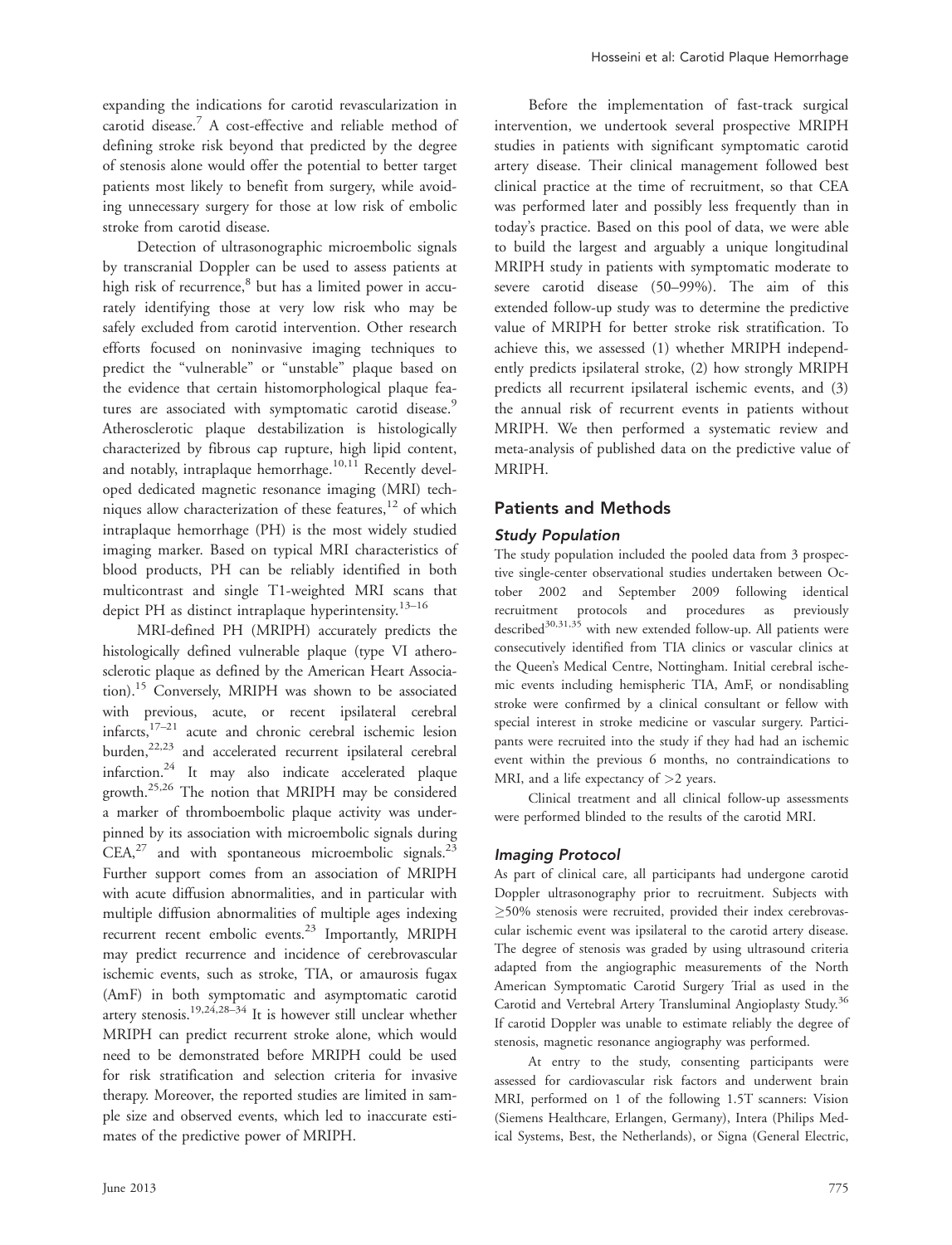

FIGURE 1: Axial views of T1-weighted water-selective magnetic resonance imaging to detect plaque hemorrhage of carotid arteries. Hyperintense signals (B–D, white arrows) reflect plaque hemorrhage in carotid arteries, black arrows (A) show absence of plaque hemorrhage, and asterisks indicate the lumen of internal carotid artery. (A) No signal hyperintensity. (B) Large moderately hyperintense plaque. (C) Small strongly hyperintense plaque. (D) Large strongly hyperintense plaque.

Milwaukee, WI), using standard receive-only quadrature neck array coils, as described previously.<sup>30,31,35</sup> All patients underwent a coronal T1-weighted 3-dimensional gradient echo sequence with effective blood nulling and fat suppression due to selective water excitation (repetition time  $= 10.3$  milliseconds, echo time  $= 4.0$  milliseconds, Flip angle  $= 15$ , inversion time = 20 milliseconds, field of view =  $350 \times 300$ mm, matrix = 256  $\times$  140, 140 partitions, volume thickness = 120– 150mm). The acquisition took <5 minutes.

The images were recorded for offline image analysis, which was performed using standard image reconstruction techniques as provided by Jim (Xinapse Systems,<www.xinapse.com>) software. Presence of carotid PH was determined by 2 trained researchers (N.A., N.K.) and adjudicated by an experienced neuroradiologist (D.P.A.), all blinded to the clinical data. Although the presence of PH is readily detectable in the vast majority of cases (Fig 1), the classification used for this study was based on the ratio of the signal intensity within the most hyperintense plaque component relative to that of adjacent sternocleidomastoid muscle; a ratio  $>1.5$  was defined as MRIPH<sup>+</sup>, and  $\leq$ 1.5 as MRIPH<sup>-</sup>. We have previously shown an excellent interobserver agreement (Cohen  $\kappa = 0.80 - 0.88$ ).<sup>31</sup>

#### Clinical Assessment and Follow-up

Clinical assessments for any cerebrovascular ischemic event (stroke, TIA, or AmF), cardiovascular risk factors, and medications were recorded at the time of recruitment. Follow-up until occurrence of ipsilateral ischemic symptom (primary endpoint) or terminating points was performed by the same researcher for each individual study. All recurrent ischemic events were verified by review of clinical details, and all strokes were confirmed as ischemic by neuroimaging.

Coded data from all 3 studies were pooled for new extended follow-up performed by an independent blinded researcher with training experience in neurology/stroke (A.A.H.), which was in part (26 of 62 cerebrovascular events) reported in Kandiyil et al.<sup>35</sup> Case notes and the hospital Intranet system for central medical records were reviewed to verify

clinical index presentation events and any new ipsilateral cerebral ischemic events (TIA, AmF, or stroke) or terminating points until October 2011. In addition, new atrial fibrillation at the time of recurrent event, contralateral stroke, and myocardial infarction were recorded over the entire follow-up period that ranged from 1 day up to 9 years  $(1-3,344 \text{ days})$ .

All patients gave written informed consent for the original studies as approved by the local ethics committee and research and development department, both of which approved the pooled analysis for extended follow-up.

#### Statistical Analysis

We investigated whether the presence of MRIPH predicted ipsilateral ischemic stroke, and separately all ischemic events (TIA, AmF, or stroke) by using Kaplan–Meier survival analysis and log-rank test. Ischemic event rates per 100 person-years were calculated for each outcome, and the formula annual risk = 1 – (exp [-event rate  $\times$  time]) was used to estimate the absolute annual risk. Time to event was further analyzed for stroke and all ipsilateral ischemic events by use of univariate and multivariate Cox regression analysis for MRIPH and established vascular risk factors including age, sex, diabetes mellitus, hypertension, lipid-lowering drugs, antiplatelet therapy, ischemic heart disease, smoking habit, and degree of ipsilateral carotid stenosis, applying a backward conditional model. To assess whether MRIPH is a nonspecific marker of vascular risk rather than a direct marker of the vulnerability of the affected carotid plaque, we also assessed whether MRIPH predicts myocardial infarction or contralateral stroke using a backward conditional Cox regression model adjusted for sex and degree of carotid stenosis.

Lastly, as the chosen carotid MRI does not allow direct differentiation between intraplaque hemorrhage and associated luminal thrombus, we explored the time dependence of MRIPH in relation to the presenting symptom using regression analysis. All tests were performed using SPSS for Windows (version 18.0; SPSS, Chicago, IL);  $p < 0.05$  was considered significant.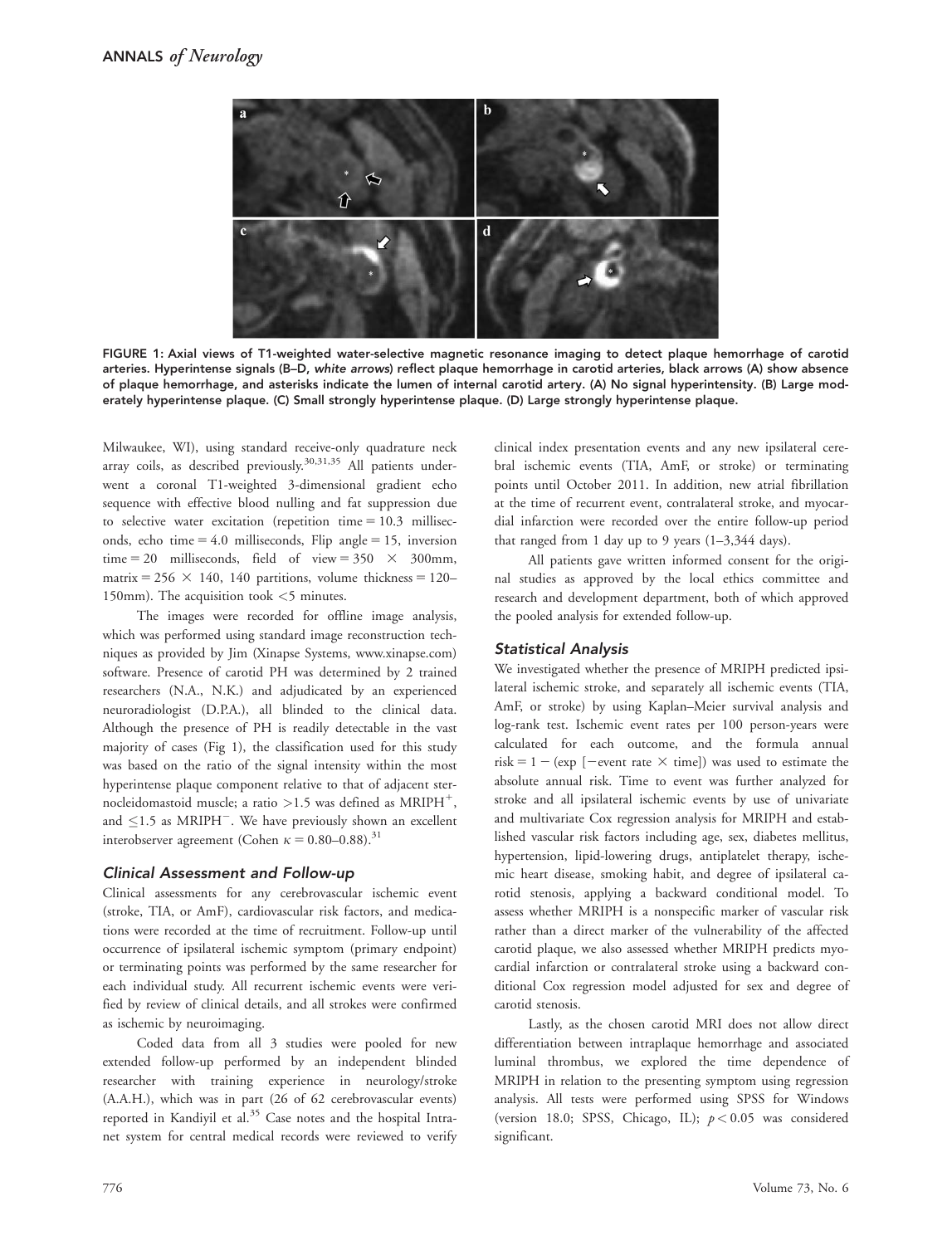#### Meta-Analysis

We performed a meta-analysis combining the results from our pooled data with those from other studies that reported the relationship between the presence of MRIPH and ipsilateral cerebral ischemic events including both symptomatic and asymptomatic carotid artery disease. PubMed and Embase were searched between January 1990 and April 2012. Search terms were [TIA OR transient isch(a)emic attack OR amaurosis fugax OR stroke OR cerebral isch(a)emi(\*) OR cerebral infarct(\*)] AND (\*)plaque AND carotid(\*). Only articles written in English and reporting results in humans were included. Reference lists of selected articles were also searched for relevant references. Case series and individual case reports were excluded. The inclusion criteria took in symptomatic or asymptomatic carotid artery stenosis using MRI carotid plaque imaging techniques in which hyperintense signal reflected vulnerable carotid plaque. Studies using T2-weighted MRI and contrast-enhanced magnetic resonance angiogram were examined and excluded due to lack of histological validation studies and the likelihood of representing lipid-enriched plaque components other than PH. Studies providing data on cerebral ischemic events prior to the plaque imaging were excluded. Two researchers (A.A.H., D.P.A.) independently extracted data from each study. Metaanalysis was performed using RevMan5 software (Cochrane IMS,<ims.cochrane.org>) by use of a random effect model.<sup>37</sup>

# Results

We included 179 subjects with symptomatic carotid artery disease with  ${\geq}50\%$  on the standard ultrasound criteria described in Patients and Methods. This included 127 (70.9%) men and 52 (29.1%) women with a mean age of 71.7 years  $(range = 41-91$ , interquartile range  $= 65-79$  years). A total of 114 subjects  $(63.7%)$ were identified to have MRIPH  $(MRIPH^+)$ . MRIPH was absent  $(MRIPH^-)$  in the remaining 65 patients. Demographic characteristics and risk factors in the study population with or without MRIPH are provided in Table 1. Patients with PH were more likely to be male (as previously reported $^{35}$ ) and non- or ex-smokers and tended to be less affected by ischemic heart disease (see Table 1). Time from presenting symptom did not affect presence of MRIPH  $(p = 0.65)$ .

We observed 62 recurrent ipsilateral ischemic events during the follow-up; 57 of these occurred in the  $MRIPH^+$  subgroup (25 ischemic strokes, 23 TIAs, and 9 AmFs), compared with only 5 ischemic events (1 stroke, 2 TIAs, and 2 AmFs) in the MRIPH<sup> $-$ </sup> group (Table 2). Myocardial infarction or contralateral strokes was seen in 18 patients (12  $MRIPH^{+}$ , 6  $MRIPH^{-}$ ). New atrial fibrillations were noted in 3 patients at the time of recurrent event (all  $MRIPH^{-}$ ).

Kaplan–Meier survival analysis demonstrated significantly shorter stroke-free survival for the MRIPH<sup>+</sup>

 $compared$  with  $MRIPH^-$  group (overall chisquare = 28.3,  $df = 1$ ,  $p < 0.001$ ; Fig 2A). Univariate Cox regression analysis for stroke confirmed MRIPH to significantly increase the risk of future ipsilateral ischemic stroke (hazard ratio  $[HR] = 33.7, 95\%$  confidence interval  $[CI] = 4.5 - 251.3$ ,  $p = 0.001$ ). Applying backward conditional modeling, adjusted for known vascular risk factors and time from indexed symptoms to MRI, revealed MRIPH as the only significant factor to predict recurrent stroke  $(HR = 35.0, 95\% \text{ CI} = 4.7{\text -}261.6,$  $p = 0.001$ ). Similarly, Kaplan–Meier survival analysis illustrated remarkably different survival curves of participants remaining free of all ipsilateral cerebral ischemic events between those with or without MRIPH (overall chi-square = 41.7,  $df = 1$ ,  $p < 0.001$ ; see Fig 2B).

Univariate Cox regression confirmed MRIPH to notably increase the risk of any future cerebrovascular ischemic events (HR = 11.5, 95% CI = 4.6–28.9,  $p < 0.001$ ). Using backward conditional analysis, only 2 factors showed significant association with recurrent cerebral ischemic events: presence of MRIPH (HR = 12.0, 95% CI =  $4.8-$ 30.1,  $p < 0.001$ ) and the degree of stenosis, that is, highdegree (70–99%) stenosis versus moderate-degree (50– 69%) stenosis (HR = 1.9, 95% CI = 1.1–3.3,  $p = 0.016$ ).

Applying backward conditional Cox regression showed that MRIPH did not pose a significant risk of contralateral stroke or myocardial infarction during the follow-up period ( $p = 0.95$ ).

Kaplan–Meier analysis of the 2 subgroups classified by luminal narrowing, moderate- versus high-degree stenosis, demonstrated that the presence of MRIPH clearly predicted recurrent ipsilateral events in both moderate-degree (50– 69%) and high-degree (70–99%) stenosis (chisquare = 42.1,  $df = 1$ ,  $p < 0.001$ ; see Fig 2C, D).

The estimated risk of any ipsilateral ischemic event at 5 years in  $\geq$ 50% symptomatic carotid stenosis was significantly higher in MRIPH<sup>+</sup> compared with MRIPH<sup>-</sup> patients (85.3%, 95% CI = 74.7–95.9 vs 13.2%, 95%  $CI = 1.1–25.3$ ,  $p < 0.001$ ). The risk difference between those with and without MRIPH for recurrent stroke was  $+14.9\%, +50.9\%,$  and  $+66.8\%$  at years 1, 3, and 5, respectively (Table 3).

For the systematic review and meta-analysis, we identified 3,764 PubMed and 2,771 Embase abstracts. Only 9 papers provided subsequent recurrent ischemic events for their study population. Of these, 2 articles were our own partially published data and were omitted to avoid duplication.30,31 One paper that met our inclusion criteria did not disclose the relevant raw data, $34$  and was therefore excluded. A total of 6 studies in addition to this study incorporating data from previous publications<sup>30,31</sup> met the criteria for full or partial data extraction for the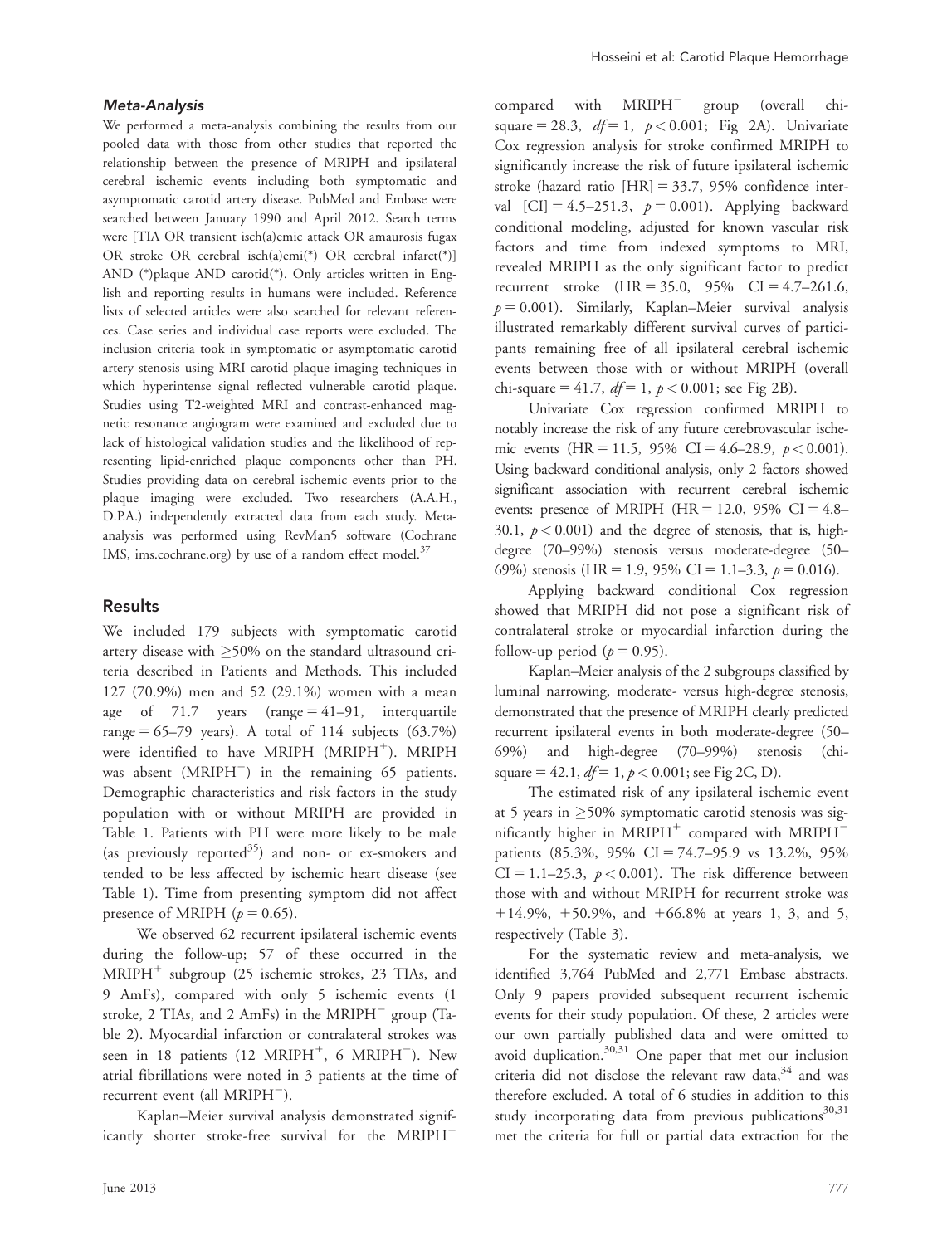TABLE 1. Demographic Characteristics and Risk Factors in Participants with and without PH on Ipsilateral Carotid MRI at the Time of Recruitment into the Study

| Characteristic                                                                     | $MRIPH^+,$<br>$n = 114$ | MRIPH <sup>-</sup> ,<br>$n = 65$ | $\boldsymbol{p}$   |
|------------------------------------------------------------------------------------|-------------------------|----------------------------------|--------------------|
| Age, median yr (interquartile range)                                               | 74.9 (66-79)            | 73.8 $(62 - 78.5)$               | 0.1                |
| Female, No. [%]                                                                    | 25 [21.9]               | 27 [41.5]                        | 0.001 <sup>a</sup> |
| Diabetes mellitus, No. [%]                                                         | 14 [12.3]               | 6[9.2]                           | 0.53               |
| Hypertension, No. [%]                                                              | 91 [79.8]               | 51 [78.5]                        | 0.66               |
| Ischemic heart disease, No. [%]                                                    | 28 [24.6]               | 22 [33.8]                        | 0.09               |
| Statin use, No. [%] <sup>b</sup>                                                   | 88 [77.2]               | 52 [80]                          | 0.44               |
| Atrial fibrillation, No. [%]                                                       | 7[6.1]                  | 7[10.8]                          | 0.13               |
| Smoking habit, No. [%]                                                             |                         |                                  |                    |
| Smokers                                                                            | 39 [34]                 | 34 [52]                          | $0.04^a$           |
| Nonsmokers                                                                         | 45 [40]                 | 20 [31]                          |                    |
| Ex-smokers <sup>c</sup>                                                            | 30 [26]                 | 11 [17]                          |                    |
| Antiplatelet or anticoagulant agents used, No. [%]                                 |                         |                                  | 0.32               |
| Aspirin                                                                            | 73 [64]                 | 31 [47.7]                        |                    |
| Clopidogrel                                                                        | 3[2.6]                  | 8 [12.3]                         |                    |
| Dual <sup>d</sup>                                                                  | 31 [27.2]               | 19 [29.2]                        |                    |
| Warfarin                                                                           | 6 [5.3]                 | 4[6.2]                           |                    |
| None                                                                               | 1 [0.9]                 | 3[4.6]                           |                    |
| Degree of Stenosis, No. [%] <sup>e</sup>                                           |                         |                                  | 0.61               |
| 50-69%                                                                             | 43 [37.7]               | 25 [38.5]                        |                    |
| 70-99%                                                                             | 71 [62.3]               | 40 [61.5]                        |                    |
| Type of symptom on presentation, No. [%]                                           |                         |                                  | 0.72               |
| Stroke                                                                             | 39 [34.2]               | 24 [36.9]                        |                    |
| <b>TIA</b>                                                                         | 52 [45.6]               | 26 [40]                          |                    |
| Amaurosis fugax                                                                    | 23 [20.2]               | 15 [23.1]                        |                    |
| Time between clinic assessment and MRI, median<br>days (interquartile range)       | $16.5(2-40.5)$          | $27(14.5-64)$                    | $0.65^{\rm f}$     |
| Time between presenting symptom and MRI,<br>median days (interquartile range)      | $36.5(16.5-81.2)$       | $45(24 - 86.5)$                  |                    |
| Time from clinical assessment and carotid<br>endarterectomy, median days           | 34                      | 55                               |                    |
| Total carotid endarterectomies, No. [%]                                            | 82 [72]                 | 38 [58]                          |                    |
| Follow-up until terminating point, mean days<br>(interquartile range) <sup>g</sup> | 311 (15.5-105)          | 924 (44.5-1,863)                 |                    |
| Follow-up until any endpoint, mean days (interquartile range) <sup>h</sup>         | $303(15-176)$           | 880 (40.5-1,773)                 |                    |
| New atrial fibrillation at the time of recurrent event, No. [%]                    | $\boldsymbol{0}$        | 3[4.6]                           |                    |

<sup>a</sup>Significantly different ( $p < 0.05$ ) between MRIPH<sup>+</sup> and MRIPH<sup>-</sup> groups.

Patients were on regular statin therapy  $>6$  months prior to inclusion into the study.<br><sup>C</sup>Ex smakers were defined as baying stopped smaking for  $>6$  months.

 $c$ <sup>Ex-smokers</sup> were defined as having stopped smoking for  $>$  6 months.

 ${}^{d}$ Aspirin + (dipyridamol or clopidogrel).

Based on ultrasound criteria described in Patients and Methods.

f Applying binary regression analysis, MRIPH was used as a dependent variable, with time from index symptom to MRI as the covariate.

<sup>g</sup>Follow-up period from the entry point until the end of the study period, ipsilateral carotid endarterectomy, or death if the patient

did not meet the primary endpoint (recurrent event). h Follow-up until recurrent ischemic event or terminating endpoint.

 $MRI = n$ agnetic resonance imaging;  $MRIPH^{-}$  = absence of hyperintense signal on MRI; MRIPH<sup>+</sup> = presence of hyperintense signal on MRI;  $PH = intraphaque$  hemorrhage;  $TIA = transition$  ischemic attack.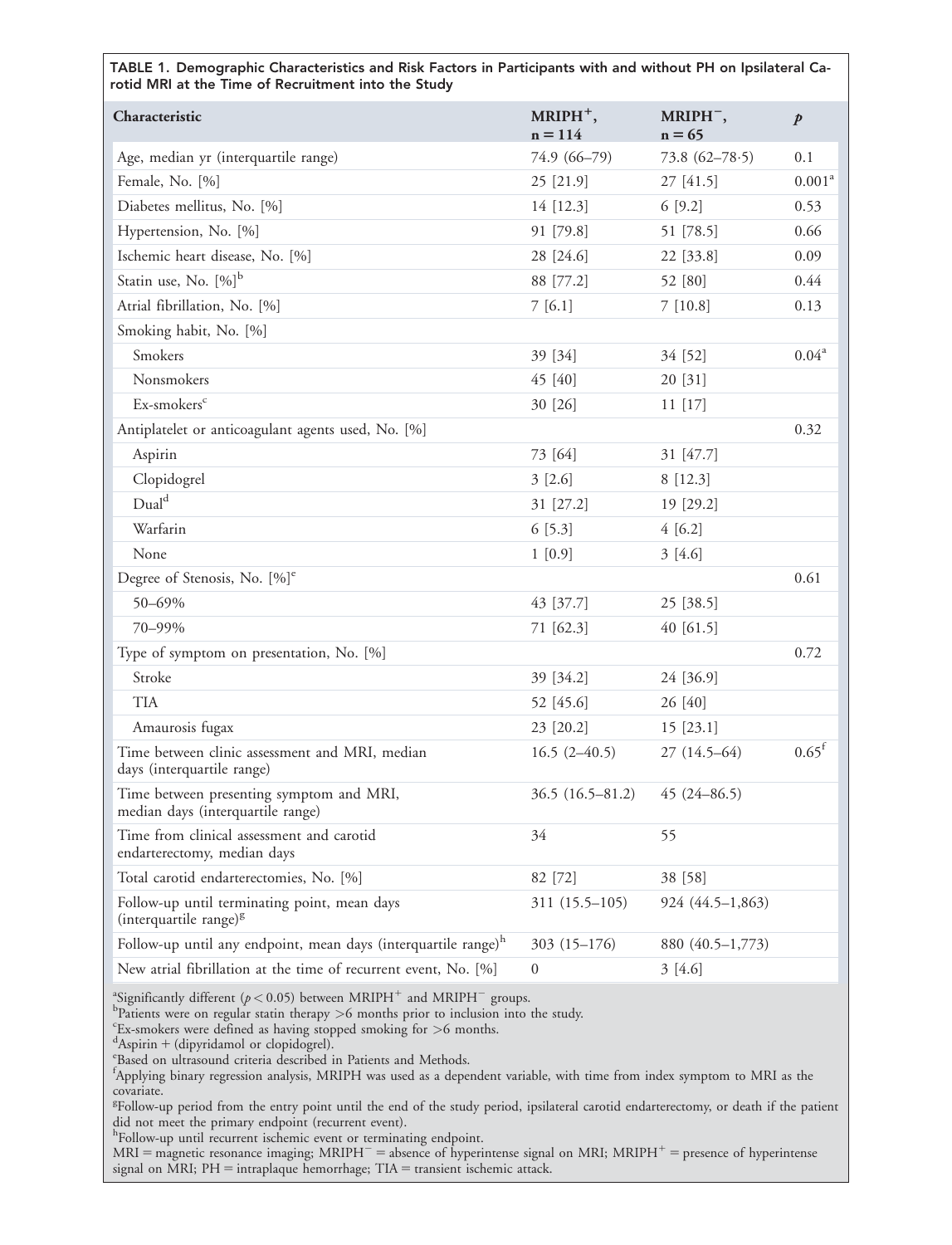TABLE 2. Analysis of Recurrent Cerebral Ischemic Events in Symptomatic Patients with  $\geq$ 50% Carotid Artery Stenosis

|                                          | Events, No. | <b>PY</b> | <b>Event Rate</b><br>per 100 PY | <b>Annual Risk</b> | Adjusted for Risk Factors <sup>a</sup><br>Hazard Ratio $p$<br>$(95\% \text{ CI})$ | $\boldsymbol{p}$ |  |
|------------------------------------------|-------------|-----------|---------------------------------|--------------------|-----------------------------------------------------------------------------------|------------------|--|
| Ipsilateral recurrent stroke, TIA or AmF |             |           |                                 |                    |                                                                                   |                  |  |
| $MRIPH+$                                 | 57          | 94.6      | 60.2                            | 45.2%              | 11.95<br>$(4.8 - 30.1)$                                                           | < 0.001          |  |
| $MRIPH^-$                                | 5           | 156.7     | 3.2                             | $3.1\%$            | 1.0                                                                               |                  |  |
| Ipsilateral recurrent stroke             |             |           |                                 |                    |                                                                                   |                  |  |
| $MRIPH+$                                 | 25          | 94.6      | 26.4                            | 23.2%              | 35.0<br>$(4.7 - 261.6)$                                                           | 0.001            |  |
| $MRIPH^-$                                | 1           | 156.7     | 0.64                            | $0.6\%$            | 1.0                                                                               |                  |  |

<sup>a</sup>Adjusted for age, sex, degree of carotid stenosis, and known vascular risk factors as described in Patients and Methods.  $AmF =$ amaurosis fugax; CI = confidence interval; MRI = magnetic resonance imaging; MRIPH<sup>-</sup> = absence of hyperintense signal on MRI; MRIPH<sup>+</sup> = presence of hyperintense signal on MRI; PY = person years; TIA = transient ischemic attack.

meta-analysis. Half the studies reported data on symptomatic carotid stenosis,  $24,28,33$  and the remaining 3 had studied asymptomatic carotid stenosis or a combination of both symptomatic and asympotamic.<sup>19,29,32</sup>

Meta-analysis on all available data for symptomatic patients ( $n = 335$ , 80 events in 188 MRIPH<sup>+</sup> vs 7 events in  $147$  MRIPH $^-$ ) confirmed the significant predictive value of MRIPH for ipsilateral cerebral ischemic events (odds ratio  $[OR] = 12.2$ , 95% CI = 5.5–27.1; Fig 3).

To control for a potential bias from the effect of the Nottingham data weight of 66%, we repeated the meta-analysis after exclusion of Nottingham data, which showed a similarly strong association that remained significant (OR = 12.6, 95% CI = 3.2–49.7,  $p = 0.0003$ ; heterogeneity:  $I^2 = 0\%$ ,  $p = 0.06$ ).

To further explore whether MRIPH may also be a useful risk marker for future events in asymptomatic carotid disease, we conducted a meta-analysis of all available data for patients with carotid stenosis (see Fig 3). MRIPH was found to be associated with a significantly higher risk of clinical recurrence or new ischemic events in carotid artery disease  $(OR = 10.0, 95\% \text{ CI} = 5.5-$ 18.4,  $p < 0.00001$ ; heterogeneity:  $I^2 = 0\%$ ,  $p < 0.85$ ). Despite inclusion of patients with asymptomatic disease and differences in MRI technique and degree of stenosis, we did not see significant between-study heterogeneity (Q stat = 1.29;  $p = 0.26$ ). The published evidence from studies in patients with asymptomatic carotid stenosis is, however, limited (only a total of 24 events for 282 arteries), and larger cohorts with longer follow-up are needed to confirm the predictive power of MRIPH in asymptomatic carotid stenosis.

#### **Discussion**

We found that MRI-defined carotid plaque hemorrhage independently and strongly predicted recurrent ipsilateral ischemic events and stroke in patients with symptomatic  $\geq$ 50% carotid artery stenosis. Presence of MRIPH was associated with significantly shorter stroke- and event-free survival using multivariate Cox regression analysis. This translated into an estimated risk difference of 66% for stroke at 5 years.

The strong association of MRIPH and recurrent events makes it a promising biomarker for risk assessment of recurrent events and stroke. We consider plaque hemorrhage as detected by MRI to be a pathophysiologically plausible biomarker of the thromboembolic propensity of carotid plaques. This notion is supported by the relationship between carotid MRIPH and the presence of ipsilateral cerebral ischemic lesion burden, $22,23$  microembolic signals during  $CEA$ <sup>27</sup> and recurrent recent embolic events as detected by multiple white matter diffusion abnormalities as well as spontaneous microembolic signals.<sup>23</sup> Moreover, 3-dimensional, T1-weighted, bloodand fat-nulled MRI has been histologically qualified to accurately detect plaque hemorrhage in our sample<sup>16</sup> and by others,  $15$  with sensitivity of 91 to 100% and specificity of 77 to 80%, meeting some key biomarker requirements.

Like other biomarkers, including microembolic signals detected by using transcranial Doppler imaging, no direct causative link can be claimed for any given index cerebral ischemic event. MRIPH may simply be an index of overall cardiovascular and stroke risk.<sup>38</sup> Nevertheless, in our study population the presence of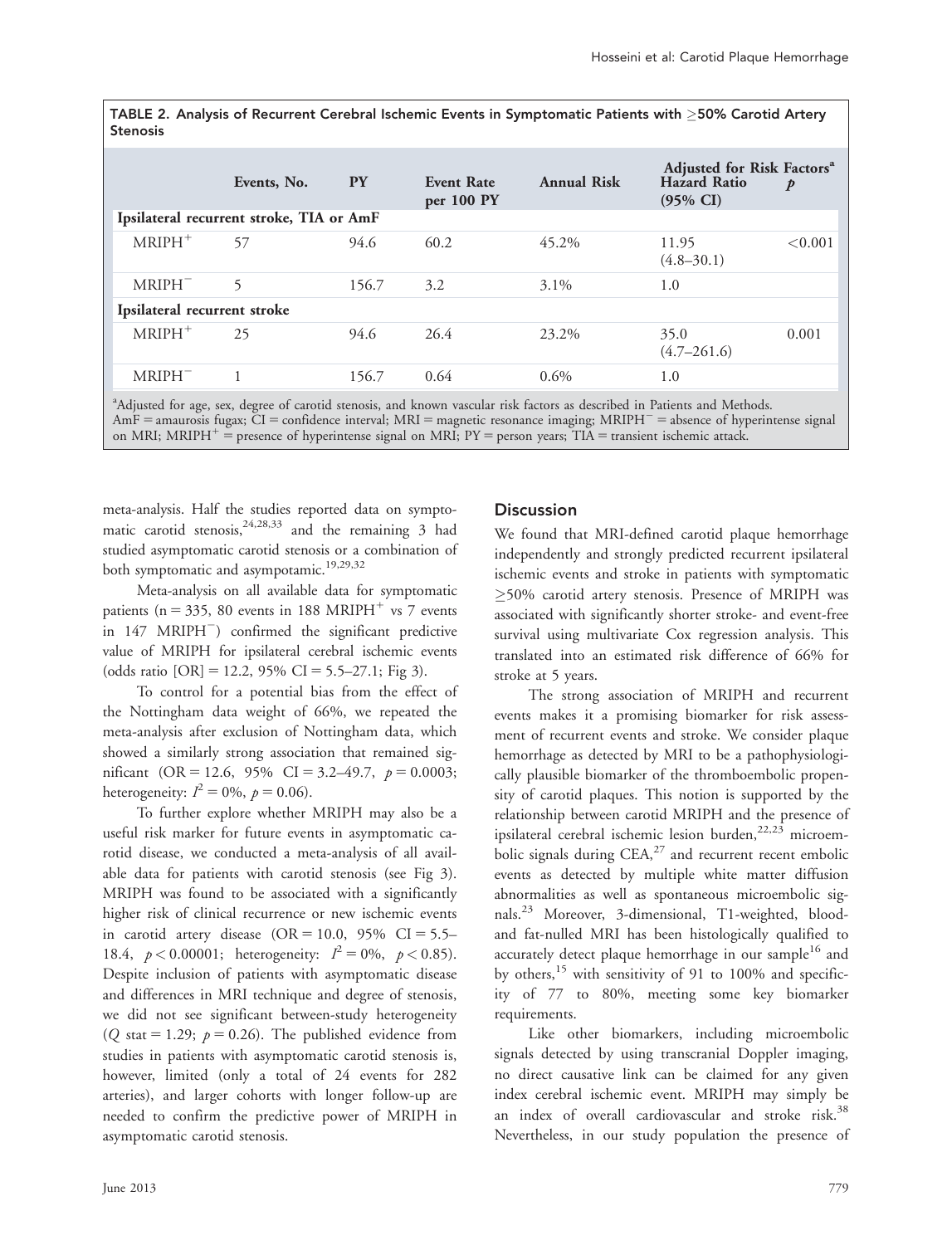

FIGURE 2: Survival analysis (Kaplan–Meier plot) figures confirm predictive value of magnetic resonance imaging–defined plaque hemorrhage (MRIPH) for (A) stroke and (B) all cerebral ischemic events in both (C) moderate-degree carotid artery stenosis and (D) high-degree stenosis.  $HR =$  hazard ratio.

MRIPH in symptomatic carotid artery plaques did not increase the risk of stroke in the contralateral hemisphere or myocardial infarction, adding evidence for a direct link. Arguably, demonstration of previous plaque rupture is a risk factor for future ruptures. This does not exclude the possibility that in some patients, MRI signal hyperintensity may reflect a more recent intraluminal thrombus that may directly cause significantly elevated risk for thromboembolic stroke. The MRI protocol with a 5-minute volume scan that was used did not allow differentiation between plaque hemorrhage and intraluminal thrombus, a limitation that is shared by some histological carotid studies.<sup>38</sup> In our patient cohort, however, time from the index ischemic symptom to MRI was relatively long (mean =  $57 \pm 47$  days), which reduced the plausibility that the MRI hyperintense signal reflected fresh luminal thrombus.

Furthermore, the time from indexed symptoms to MRI did not affect the presence of MRIPH, making intraluminal thrombus an unlikely contribution to the observed MRI hyperintensity.

This interpretation of MRIPH as a cumulative vulnerability marker would explain that the differential risk prediction was not limited to the immediate time period after the initial event, but preserved or even increased for at least 5 years. Further support for the assumption that PH is a relatively stable vulnerability marker of stroke risk comes from longitudinal studies showing substantially stable features of MRIPH. $^{26,39}$  Although this makes a direct temporal link with recent plaque rupture unlikely, the stability of PH and its prolonged predictive power for future events are clinically valuable properties, especially for assessment of patients attending clinics outside of the 2 week window that is the ideal time for intervention.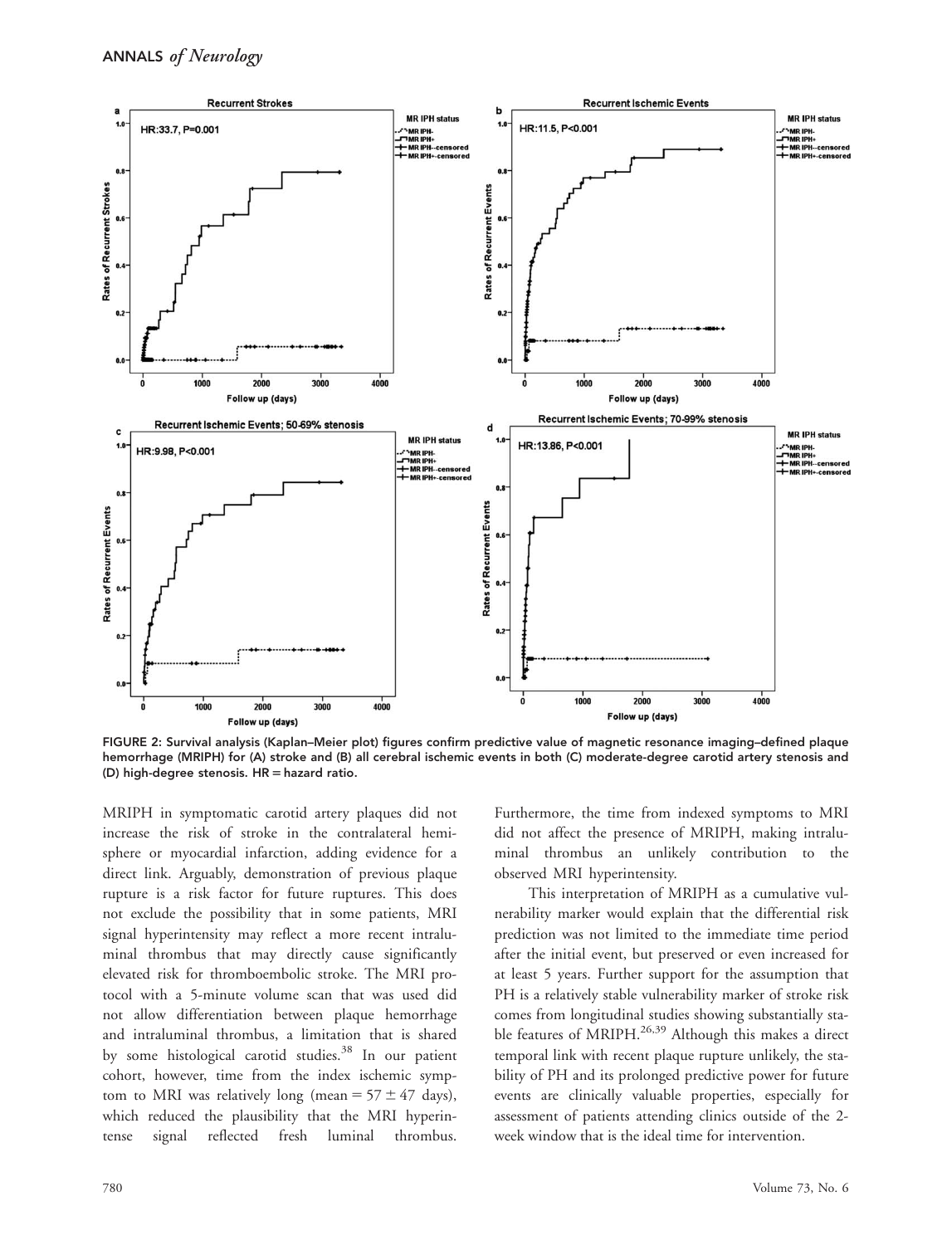TABLE 3. Risk Estimation for Recurrent Ipsilateral Ischemic Events in Patients with Symptomatic Carotid Artery Stenosis in the Presence of MRIPH

| $MRIPH+$<br>with | <b>Cumulative</b><br>No. of Patients<br>with Event at 1<br>Year (at 3 years) | <b>Cumulative</b><br>Risk <sup>a</sup> at 1 Year,<br>$%$ [95% CI] | <b>Cumulative</b><br>$Riska$ at 3<br>Years, %<br>$[95\% \text{ CI}]$ | <b>Risk Difference</b><br>vs MRIPH<br>Group at<br>1 Year, $%$ | <b>Risk Difference vs</b><br>MRIPH <sup>-</sup><br>Group at 3<br>Years, % |
|------------------|------------------------------------------------------------------------------|-------------------------------------------------------------------|----------------------------------------------------------------------|---------------------------------------------------------------|---------------------------------------------------------------------------|
| $>50\%$ Stenosis | 42/114 (53/114)                                                              | 53.4%<br>$[41.1 - 65.7]$                                          | 76.9%<br>$[65.3 - 88.5]$                                             | $+45.3$                                                       | $+68.8$                                                                   |
| 50–69% Stenosis  | 15/43 (24/43)                                                                | 40.6%                                                             | 70.7%                                                                | $+32.3$                                                       | $+62.4$                                                                   |
| 70–99% Stenosis  | 27/71 (29/71)                                                                | 67.2%                                                             | 83.6%                                                                | $+59.3$                                                       | $+75.7$                                                                   |

<sup>a</sup>Kaplan-Meier estimate.

 $CI =$  confidence interval; MRI = magnetic resonance imaging; MRIPH<sup>-</sup> = absence of hyperintense signal on MRI; MRIPH<sup>+</sup> = presence of hyperintense signal on MRI.



FIGURE 3: Meta-analysis of available studies on symptomatic carotid arteries (n = 335), and symptomatic combined with asymptomatic carotid arteries ( $n = 667$ ) to evaluate the association between magnetic resonance imaging (MRI) signal hyperintensity and future risk of ipsilateral cerebral ischemic events. \*Combined data including symptomatic carotid artery stenosis and contralateral asymptomatic arteries. <sup>†</sup>Only included the subgroup of patients with MRI-defined intraplaque hemorrhage (PH) who were followed up for subsequent ischemic events.  $\sharp PH^+$  within lipid-rich necrotic core plaque (LRNC) compared with  $PH^-$  with LRNC; DoS = Degree of stenosis. CI = confidence interval; ND = not disclosed in the paper.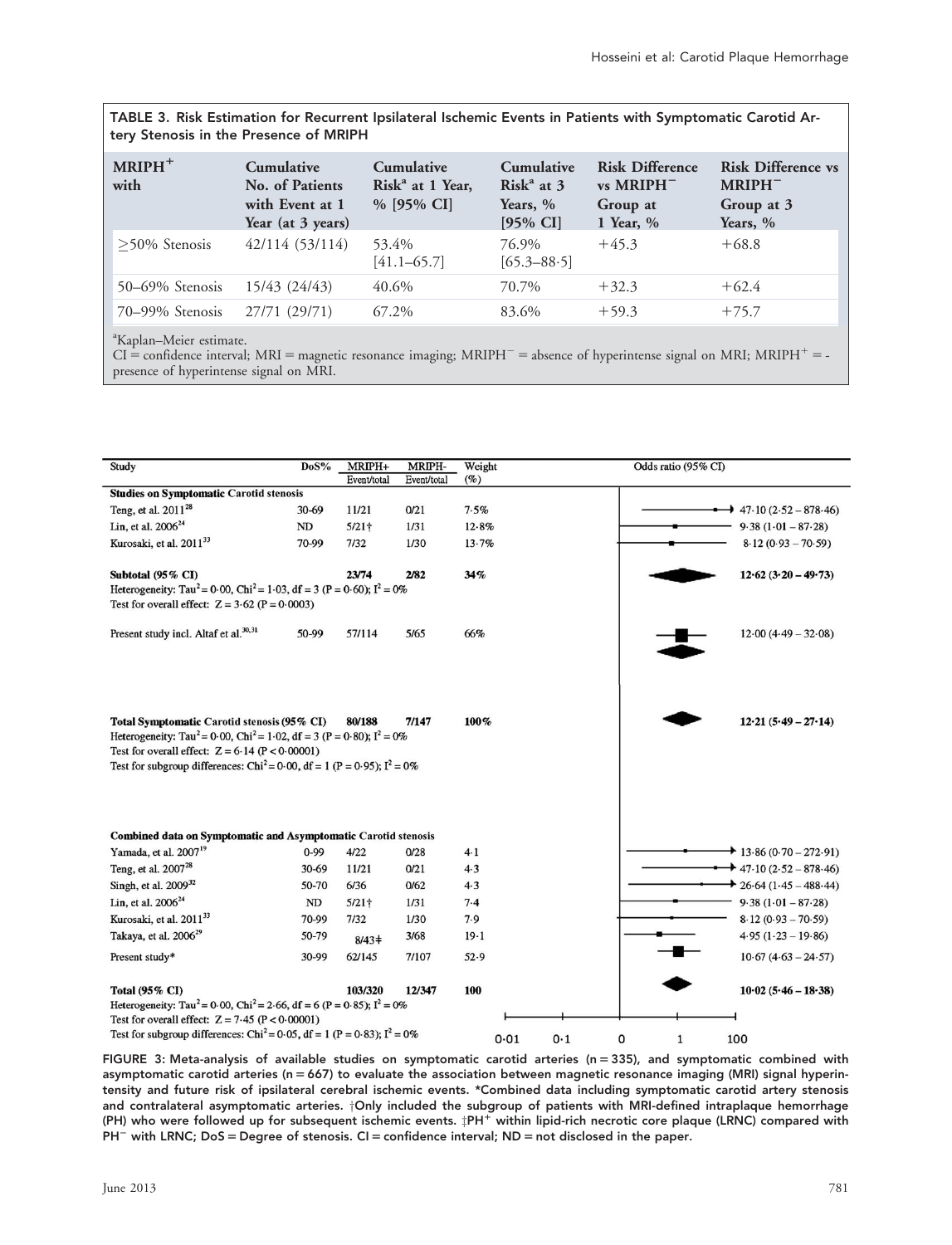MRIPH was present in 63.7% of symptomatic carotid arteries in our study population of moderate and severe carotid stenosis. This differs from other in vivo plaque studies reporting 28% and 36.7% in 50 to 79% and 50 to 70% asymptomatic carotid artery stenosis, respectively.32,40 Our reported prevalence of MRIPH is, however, in very close agreement with the 64% PH-positive findings from the Oxford Plaque Study,  $41$  a large carotid PH examination of CEA specimens from symptomatic carotid arteries with  $\geq$ 70% stenosis according to the European Carotid Surgery Trial criteria, hence the degree of luminal narrowing would be estimated at  $\geq$ 50% stenosis if the NASCET criteria were applied.<sup>42</sup> The high concordance with histological findings in a patient population similar to ours underlines the accuracy of this imaging technique. Discrepancies in reported prevalence from other in vivo MRI studies might be explained by differences in the study population or limited sensitivity of the techniques. A higher sensitivity of gradient echo over spin echo MRI for detection of PH has been previously demonstrated.<sup>43</sup> PH as defined by MRI methods has been identified across a wide range of carotid stenosis, <sup>44</sup> and appears to be a feature of plaque vulnerability across all degrees of luminal narrowing,<sup>19,24,28-33</sup> even in low-grade stenosis.<sup>34,45</sup>

To our knowledge, this is the largest longitudinal MRI study of symptomatic carotid artery disease for prediction of secondary events in vulnerable patients with a follow-up of up to 9 years. The CIs around our estimate rates of recurrent events were still wide, limited by the number of observed recurrent events. However, the 95% CI for the HR of recurrent cerebral ischemic events in our MRIPH<sup>+</sup> group, adjusted for known vascular risk factors, suggests a minimum HR of 4.7. Notably, this minimum HR carries a higher predictive value for recurrence than other identified clinical risk factors reported from analysis of the results from the NASCET trial. These clinical risk factors include age, sex, stroke being the primary index event, and time period of  $<$ 2 weeks from the index event, all with HRs of  $\langle 2.3, 46 \rangle$  The predictive power of MRIPH also compares favorably with other risk markers, namely cerebral microembolic signals as detected by transcranial Doppler ultrasound, with a reported lower bound of OR of 2 (OR  $= 4.7, 95\%$  $CI = 2.0-11.0$ ,  $p < 0.0001$ ) for prediction of recurrent stroke and TIA in  $\geq$ 50% symptomatic carotid artery stenosis.<sup>47</sup> The MRI technique in our study was likewise superior to another assessment tool, ultrasonographic grading of carotid stenosis, with an HR of 12 for MRIPH versus 1.9 for tighter stenosis.

MRIPH has significant potential for improved patient selection, reduction of unnecessary treatment risk,

and cost-effective targeted intervention. Notably, we report a cumulative observation period of 156.7 person-years in patients without plaque hemorrhage on best medical treatment only, that is, prior to CEA or study end, during which only 1 stroke occurred (see Table 2). The nominal annual absolute stroke risk of 0.6% is unlikely to outweigh the risk of endarterectomy in many surgical centers. On average, the postprocedural risk of stroke or death within 30 days of CEA or stenting is considered to be between 2.6 and  $4.8\%$ ,  $4.8$  with even lower rates for specialized centers; a post-CEA risk of 1.1% was recently reported for our regional hospital services.<sup>49</sup> Although we cannot exclude the possibility that patients without MRIPH may also have a lower perioperative risk of CEA, surgical intervention in the very low-risk MRIPH negative group (0.6% annual risk) might still pose an unacceptably high risk for this subgroup of patients.

Oral medical treatments and CEA were offered to all our study population for secondary prevention according to national and local standard guidelines at the time, and none of the treatments was altered or delayed for the purpose of the studies.

The remarkably low risk of patients with absent MRIPH provides a sound rationale for challenging the risk– benefit assessment for carotid interventions in MRIPH<sup>-</sup> patients with symptomatic carotid artery stenosis. This is particularly true in subgroups already known to be at lower risk of stroke, such as those presenting >2 weeks from the initial event, female patients, and those with a moderate degree of stenosis and/or high surgical risk. The observed low risk of recurrent or first ipsilateral ischemic events in the absence of MRIPH was not limited to our study population, as confirmed by meta-analysis. A large-scale randomized controlled trial is, however, needed prior to implementation of this biomarker in clinical practice.

The study is limited by a natural history study design with the follow-up periods defined by scheduled CEA for those patients who in accordance with concurrent best clinical care in the United Kingdom at the time of recruiting patients were offered CEA. A large proportion of our patients (67%) underwent CEA with both the decision and timing of CEA based on independent clinical decision making. The current treatment practice in our and other UK centers has recently changed to offering CEA to most patients with at least a 50% degree of stenosis. This makes our reported data set unique and enabled us to demonstrate the strong predictive value of MRIPH status for recurrent events. Importantly, MRIPH status did not affect treatment decisions, and hence we can rule out pertinent bias. Hence, patients with high-degree stenosis were offered CEA and followed up only until scheduled CEA, which led to shorter follow-up and higher rate of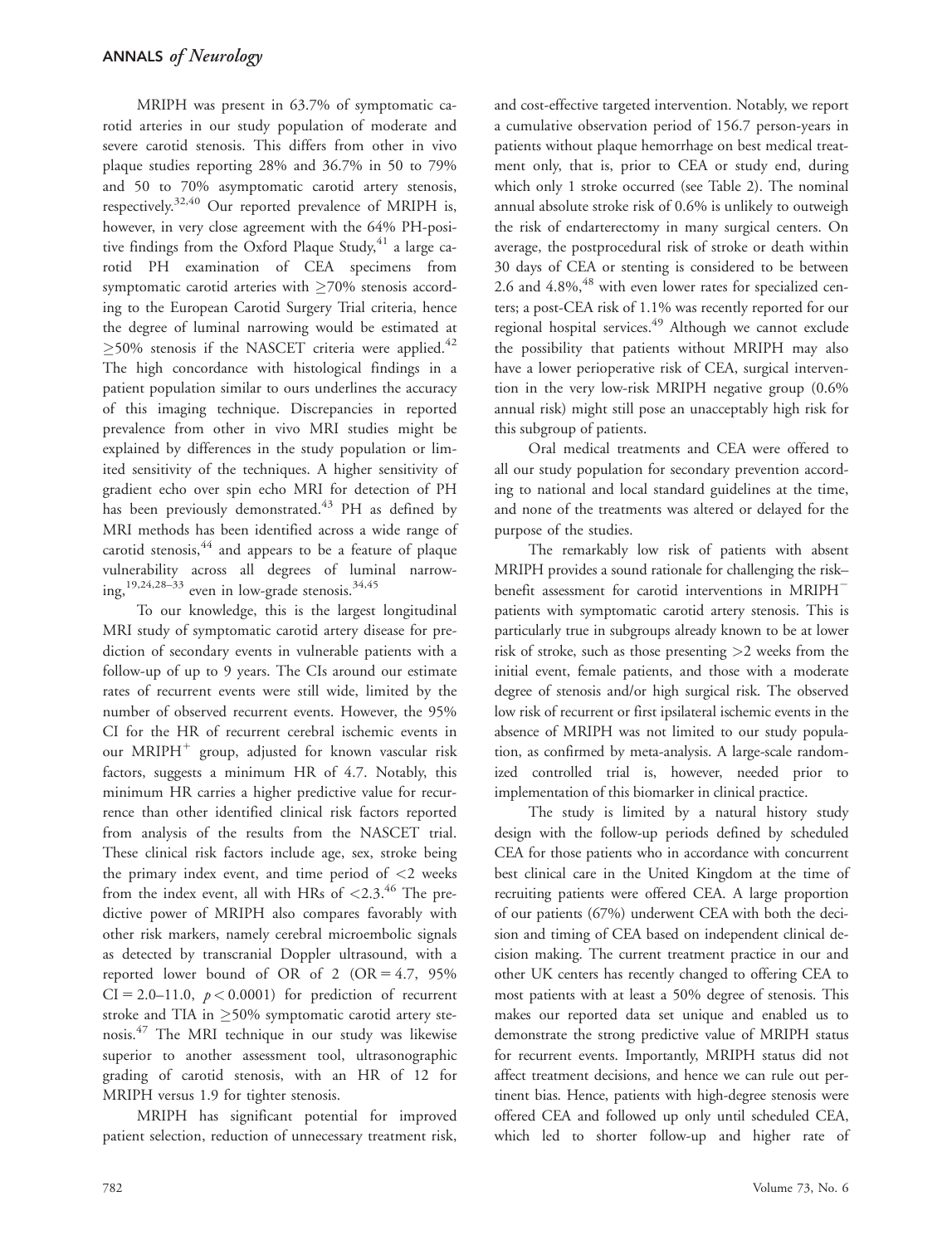censoring in high-grade stenosis. We acknowledge that this may have reduced the predictive power of the degree of stenosis in our multivariate Cox model. Based on recruitment and local audit numbers, we estimate that about 86% of the patient population of our vascular clinics were recruited, which we consider a strength of the study, suggesting that our findings can be considered representative of a tertiary care TIA/stroke service population.

In summary, MRIPH is a strong and independent predictor of risk of recurrent events in symptomatic carotid disease, which may help to assist patient selection for carotid intervention in clinical scenarios with a reduced risk–benefit ratio. The particularly low risk of recurrent events in patients without MRIPH challenges the current risk–benefit assessment for carotid intervention and calls for a randomized controlled trial to assess the benefit of intervention over best medical therapy for patients with low- to intermediate-risk carotid disease, stratified for presence or absence of plaque hemorrhage.

#### Acknowledgment

This article presents independent research funded by the National Institute for Health Research (NIHR) under its Research for Patient Benefit Program (grant PB-PG-0107– 11438). The views expressed are those of the authors and not necessarily those of the National Health Service, the NIHR, or the Department of Health. None of the sponsors had any role in study design, data collection, data analysis, data interpretation, writing the report, or in the decision to submit the paper for publication. A.A.H. is funded by the NIHR and is partly sponsored by UCB Pharma for her PhD tuition fees. Partial studies were sponsored by the Nottingham Vascular Research Fund, Stroke Association (UK), Special Trustees for Nottingham University Hospital, and British United Provident Association.

We thank Drs J. Gladman, L. Daniels, and A. Moody for their contributions to the original study that is used in our data; Nottingham Vascular secretaries and Dr S. Akwei for their administrative help; and G. Warren and S. Kang for their contributions to the statistical analysis.

# Potential Conflicts of Interest

Nothing to report.

### References

- 1. Rothwell PM, Eliasziw M, Gutnikov SA, et al. Analysis of pooled data from the randomised controlled trials of endarterectomy for symptomatic carotid stenosis. Lancet 2003;361:107–116.
- 2. National Institute for Health and Clinical Excellence. Clinical guideline 68: Stroke. Urgent carotid endarterectomy and carotid stenting. July 2008 ed. Available at: [www.nice.org.uk.](www.nice.org.uk)
- 3. Eliasziw M, Kennedy J, Hill MD, et al. Early risk of stroke after a transient ischemic attack in patients with internal carotid artery disease. CMAJ 2004;170:1105–1109.
- 4. Fairhead JF, Mehta Z, Rothwell PM. Population-based study of delays in carotid imaging and surgery and the risk of recurrent stroke. Neurology 2005;65:371–375.
- 5. Naylor AR. What is the current status of invasive treatment of extracranial carotid artery disease? Stroke 2011;42:2080–2085.
- 6. Rothwell PM, Giles MF, Chandratheva A, et al. Effect of urgent treatment of transient ischaemic attack and minor stroke on early recurrent stroke (EXPRESS study): a prospective population-based sequential comparison. Lancet 2007;370:1432–1442.
- 7. Brott TG, Halperin JL, Abbara S, et al. 2011 ASA/ACCF/AHA/ AANN/AANS/ACR/ASNR/CNS/SAIP/SCAI/SIR/SNIS/SVM/SVS guideline on the management of patients with extracranial carotid and vertebral artery disease. J Am Coll Cardiol 2011;57:e16–e94.
- 8. King A, Markus HS. Doppler embolic signals in cerebrovascular disease and prediction of stroke risk: a systematic review and meta-analysis. Stroke 2009;40:3711–3717.
- 9. Redgrave JN, Lovett JK, Gallagher PJ, Rothwell PM. Histological assessment of 526 symptomatic carotid plaques in relation to the nature and timing of ischemic symptoms: the Oxford plaque study. Circulation 2006;113:2320–2328.
- 10. Falk E. Morphologic features of unstable atherothrombotic plaques underlying acute coronary syndromes. Am J Cardiol 1989;63:114E–120E.
- 11. Kolodgie FD, Gold HK, Burke AP, et al. Intraplaque hemorrhage and progression of coronary atheroma. N Engl J Med 2003;349:2316–2325.
- 12. Saam T, Ferguson MS, Yarnykh VL, et al. Quantitative evaluation of carotid plaque composition by in vivo MRI. Arterioscler Thromb Vasc Biol 2005;25:234–239.
- 13. Moody AR, Murphy RE, Morgan PS, et al. Characterization of complicated carotid plaque with magnetic resonance direct thrombus imaging in patients with cerebral ischemia. Circulation 2003;107:3047–3052.
- 14. Chu B, Kampschulte A, Ferguson MS, et al. Hemorrhage in the atherosclerotic carotid plaque: a high-resolution MRI study. Stroke 2004;35:1079–1084.
- 15. Bitar R, Moody AR, Leung G, et al. In vivo 3D high-spatial-resolution MR imaging of intraplaque hemorrhage. Radiology 2008;249:259–267.
- 16. Altaf N, Akwei S, Auer DP, et al. Magnetic resonance detected carotid plaque haemorrhage is associated with inflammatory features in symptomatic carotid plaques. Ann Vasc Surg (in press).
- 17. Murphy RE, Moody AR, Morgan PS, et al. Prevalence of complicated carotid atheroma as detected by magnetic resonance direct thrombus imaging in patients with suspected carotid artery stenosis and previous acute cerebral ischemia. Circulation 2003;107:3053–3058.
- 18. Turc G, Oppenheim C, Naggara O, et al. Relationships between recent intraplaque hemorrhage and stroke risk factors in patients with carotid stenosis: the HIRISC study. Arterioscler Thromb Vasc Biol 2012;32:492–499.
- 19. Yamada N, Higashi M, Otsubo R, et al. Association between signal hyperintensity on T1-weighted MR imaging of carotid plaques and ipsilateral ischemic events. AJNR Am J Neuroradiol 2007;28:287–292.
- 20. Parmar JP, Rogers WJ, Mugler JP III, et al. Magnetic resonance imaging of carotid atherosclerotic plaque in clinically suspected acute transient ischemic attack and acute ischemic stroke. Circulation 2010;122:2031–2038.
- 21. Demarco JK, Ota H, Underhill HR, et al. MR carotid plaque imaging and contrast-enhanced MR angiography identifies lesions associated with recent ipsilateral thromboembolic symptoms: an in vivo study at 3T. AJNR Am J Neuroradiol 2010;31:1395–1402.